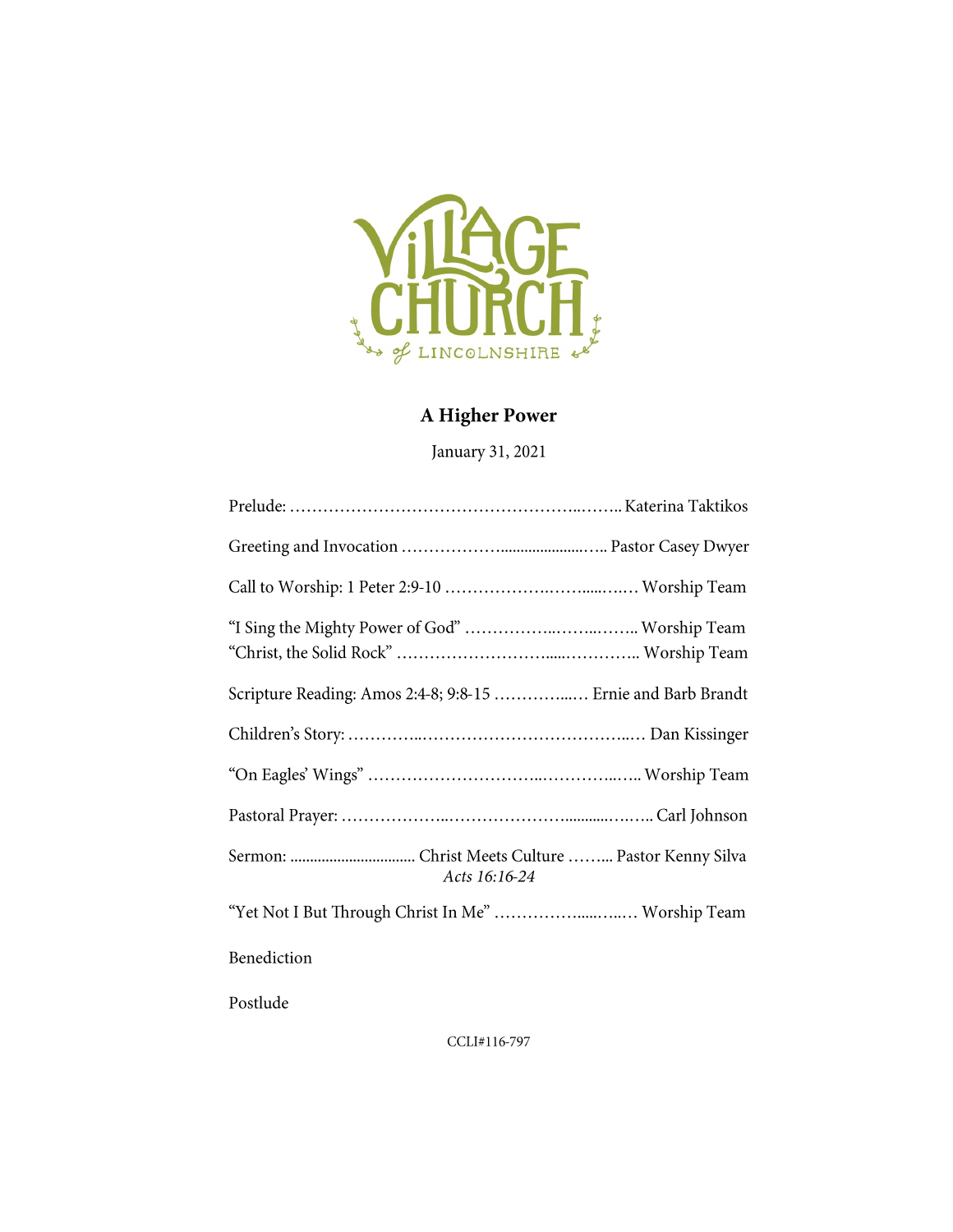# I Sing the Mighty Power of God

I sing the mighty power of God That made the mountains rise That spread the flowing seas abroad And built the lofty skies I sing the wisdom that ordained The sun to rule the day The moon shines full at His command And all the stars obey

I sing the goodness of the Lord That filled the earth with food He formed the creatures with His word And then pronounced them good While all that borrows life from Him Is ever in Thy care And everywhere that we can be My God is present there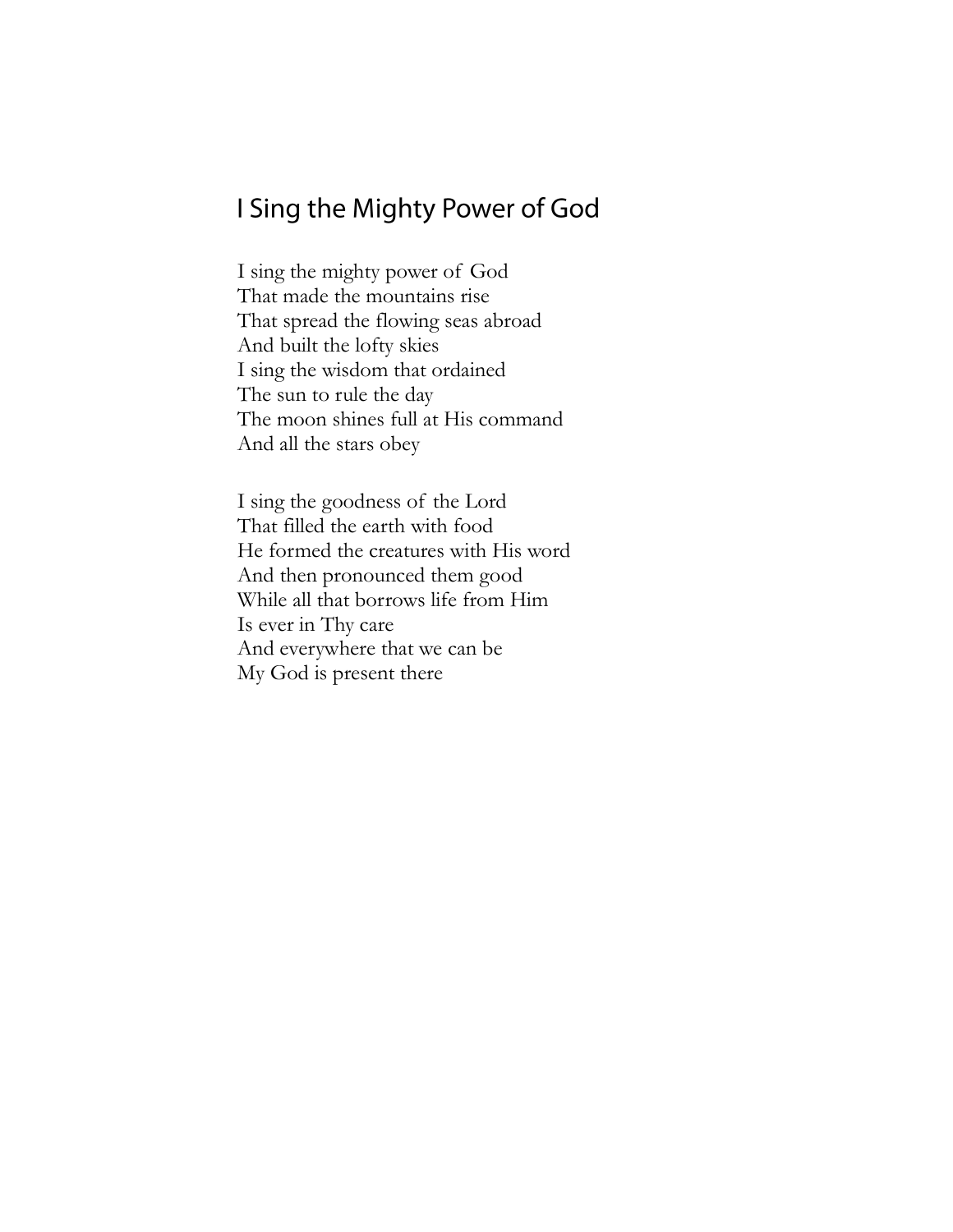# **Christ the Solid Rock**

My hope is built on nothing less Than Jesus' blood and righteousness I dare not trust the sweetest frame But wholly lean on Jesus' name

Chorus On Christ the solid Rock I stand All other ground is sinking sand All other ground is sinking sand

When darkness seems to hide His face I rest on his unchanging grace In ev'ry high and stormy gale My anchor holds within the veil

When You will come with the trumpet sound Oh may I then in You be found Dressed in Your righteousness alone Faultless I'll stand before the throne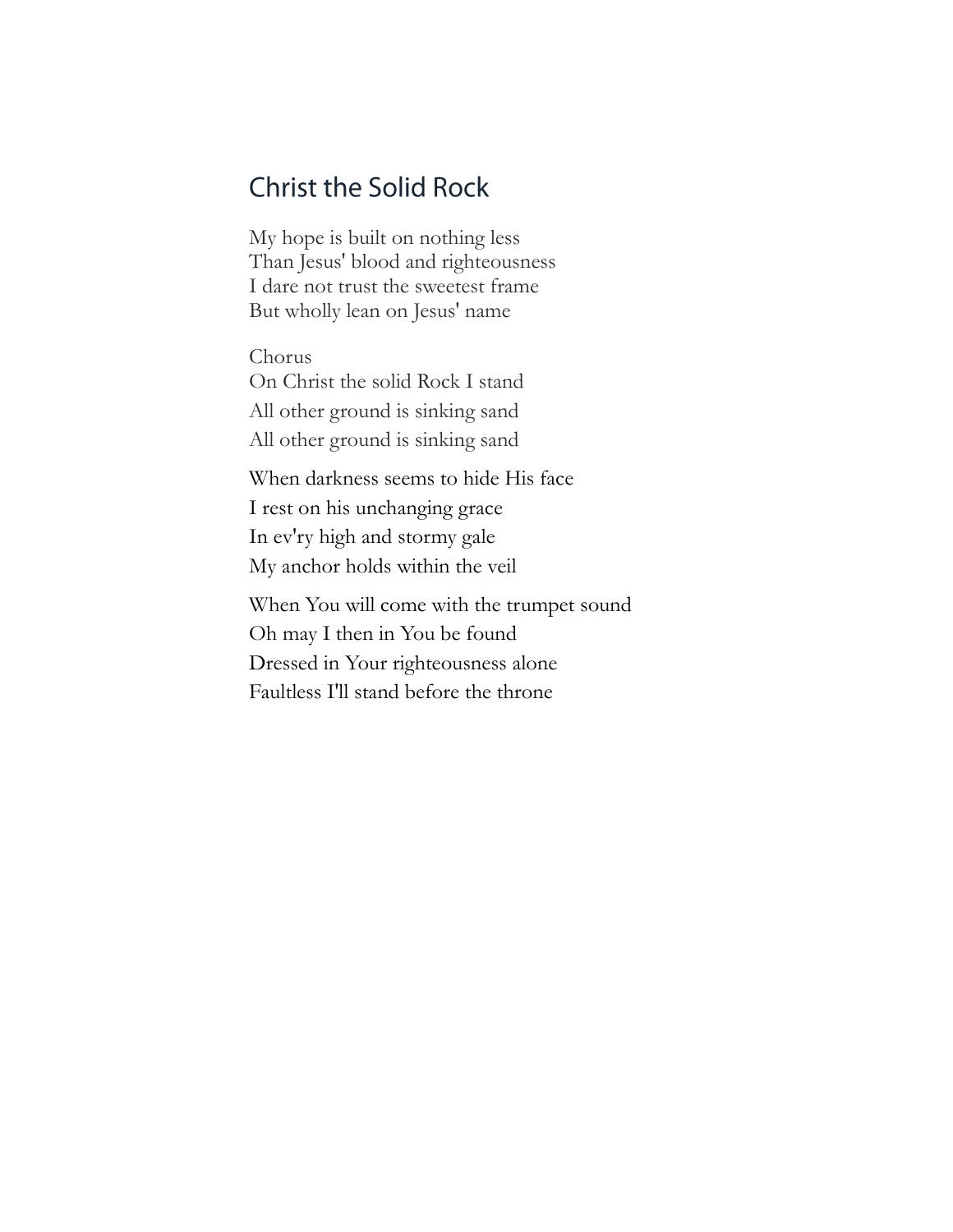### **On Eagles' Wings**

You who dwell in the shelter of the Lord, who abide in his shadow for life, say to the Lord: "My refuge, my rock in whom I trust!"

#### Refrain

And he will raise you up on eagle's wings, bear you on the breath of dawn, make you to shine like the sun, and hold you in the palm of his hand.

The snare of the fowler will never capture you, and famine will bring you no fear: under his wings your refuge, his faithfulness your shield.

You need not fear the terror of the night, nor the arrow that flies by day; though thousands fall about you, near you it shall not come.

For to his angels he's given a command to guard you in all of your ways; upon their hands they will bear you up, lest you dash your foot against a stone.

And hold you, hold you in the palm of his hand.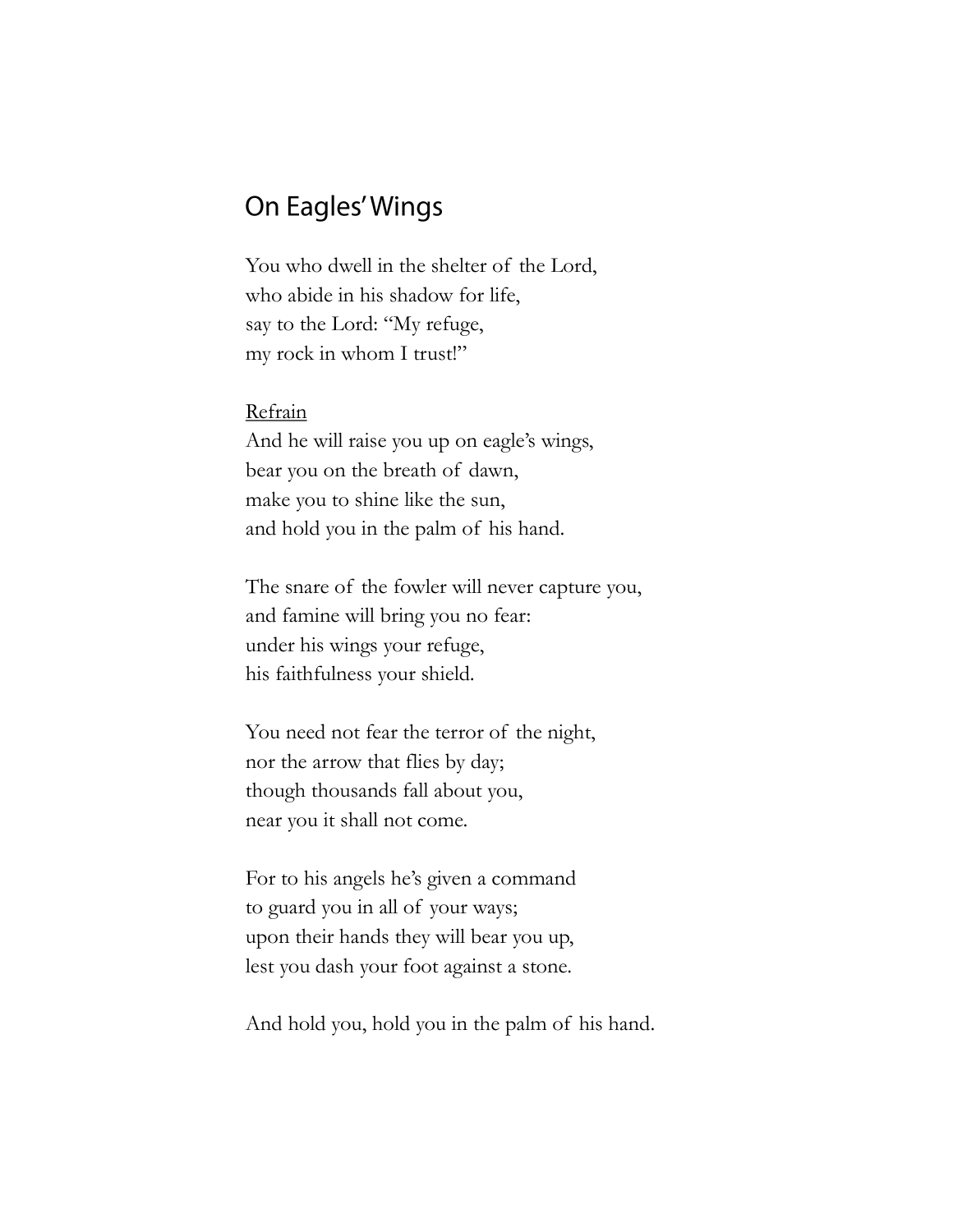# Yet Not I But Through Christ In Me

What gift of grace is Jesus my redeemer There is no more for heaven now to give He is my joy my righteousness and freedom My steadfast love my deep and boundless peace

To this I hold my hope is only Jesus For my life is wholly bound to his Oh how strange and divine I can sing all is mine Yet not I but through Christ in me

The night is dark but I am not forsaken For by my side the Saviour he will stay I labour on in weakness and rejoicing For in my need his power is displayed

To this I hold my Shepherd will defend me Through the deepest valley he will lead Oh the night has been won and I shall overcome Yet not I but through Christ in me